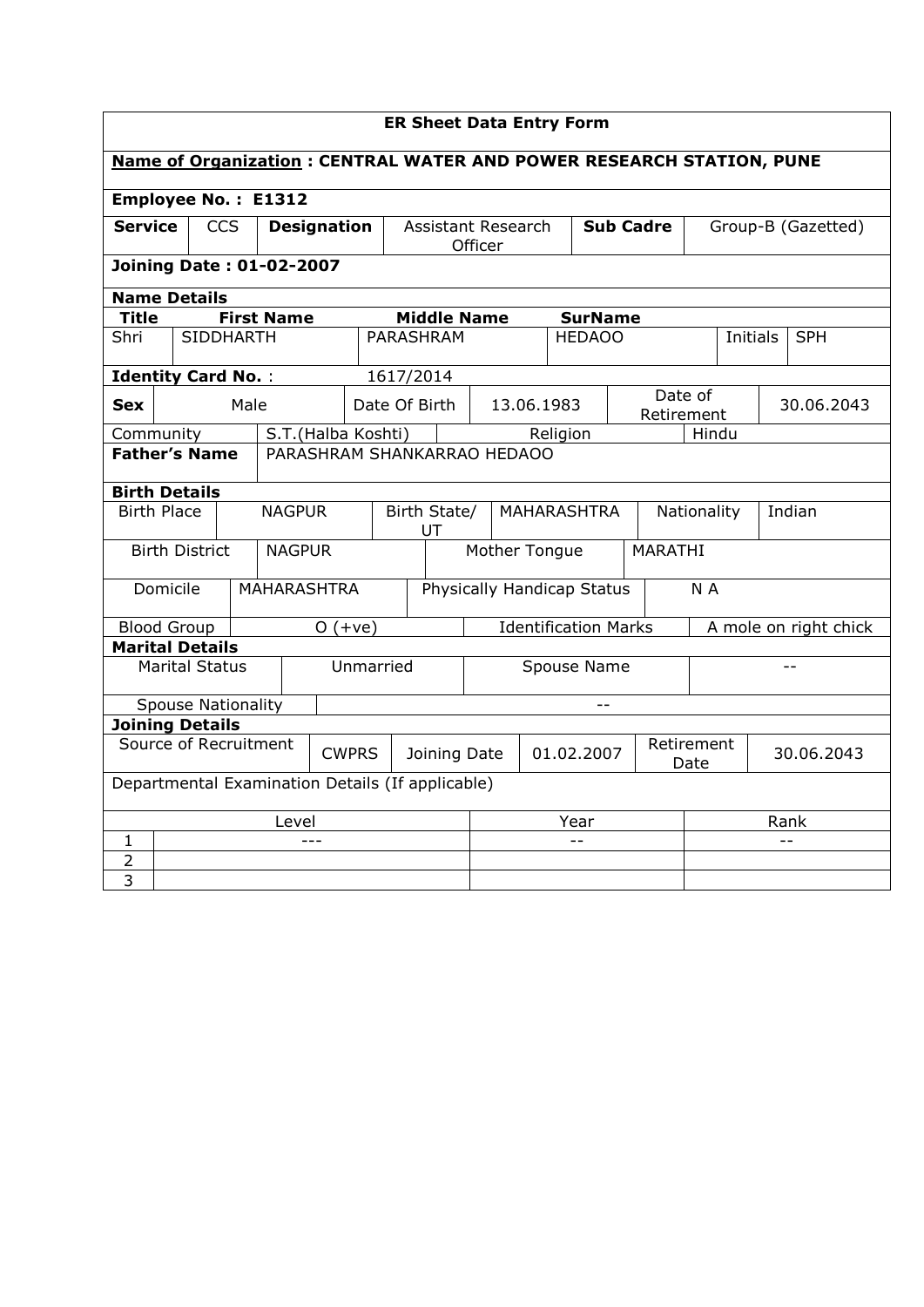| Remarks (if      |    |          |             |              |              |
|------------------|----|----------|-------------|--------------|--------------|
| any)             |    |          |             |              |              |
| Languages known  |    |          |             |              |              |
|                  |    | Name of  | <b>Read</b> | <b>Write</b> | <b>Speak</b> |
|                  |    | Language |             |              |              |
| Indian Languages |    |          |             |              |              |
| Known            |    |          |             |              |              |
|                  | 1. |          | Yes         | Yes          | Yes          |
|                  | 2  |          | Yes         | Yes          | Yes          |
| 3                |    | Marathi  | Yes         | Yes          | Yes          |
|                  |    |          |             |              |              |
| Foreign          |    |          |             |              |              |
| Languages        |    |          |             |              |              |
| Known            |    |          |             |              |              |
| $\overline{2}$   |    |          |             |              |              |
|                  |    |          |             |              |              |
| 3                |    |          |             |              |              |
|                  |    |          |             |              |              |

## Details of deputation (if applicable)

| Name of the Office | Post held at that time<br>in parent office | Name of post (selected<br>for deputation |       | Period of deputation |
|--------------------|--------------------------------------------|------------------------------------------|-------|----------------------|
|                    |                                            |                                          | Since | From                 |
|                    |                                            |                                          |       |                      |

## Details of Foreign Visit

| SI.<br>No. | Place of Visit | Date of<br>visit | Post held at<br>that time | Whether it<br>is a<br>personal or<br>official visit | Details of visit |
|------------|----------------|------------------|---------------------------|-----------------------------------------------------|------------------|
|            |                | ---              |                           |                                                     |                  |

## Transfer/Posting Detail (if applicable)

| Place                    |            | Period of posting |
|--------------------------|------------|-------------------|
| AEE(Civil)               | 08.02.2007 | 04.12.2013        |
| <b>River Engineering</b> | 05.12.2013 | Till date         |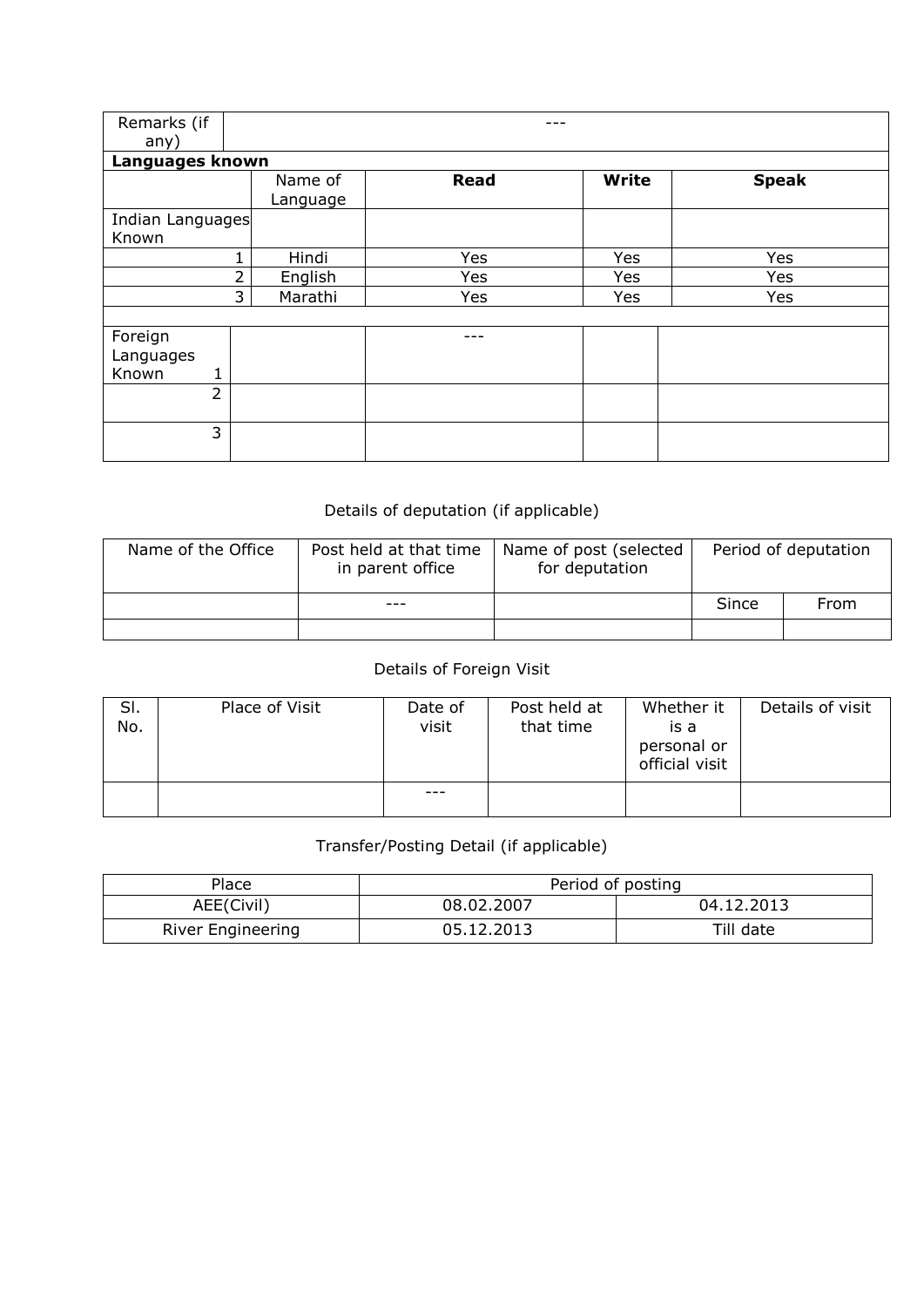| Qualification<br>Discipline<br>Specialization 1<br>B.E.(Civil)<br>Civil engineering<br>Civil Engg.<br>Specialization 2<br>Division<br><b>CGPA</b><br>Year<br>2004<br>79.00%<br>Civil Engineering<br><b>First Class</b><br>Institution<br>University<br>Place<br>Country<br>Rashtrasant Tukdoji Maharaj<br>K.D.K. College of Engg.,<br>India<br>Nagpur<br>Nagpur University<br>Nagpur<br><b>Experience</b><br>Type of Posting<br>Level<br>Group-B<br>(Non Gazetted)<br>Designation<br><b>Present Position</b><br>Asst. Research Officer (Gr.-B Gazetted)<br>Research Assistant<br>Ministry<br>Department<br>Central Water & Power Research Station<br><b>Water Resourses</b><br>Office<br>Place<br>Central Water & Power Research<br>Khadakwasla, Pune<br>Station<br>Period of Posting<br><b>Experience Subject</b><br>Minor<br>To<br>Major<br>From<br>Minor works of roads,<br>04.12.2013<br>Construction of physical<br>08.02.2007<br>buildings and models<br>models, maintenance of office<br>buildings and premises as per<br>CPWD works procedure.<br>05.12.2013<br>Till date<br>physical<br>Maintenance of physical<br>Construction<br>of<br>models, taking<br>conducting<br>models<br>and<br>experimental data,<br>hydraulic<br>experiments<br>for<br>conducting model studies,<br>research of rivers, bridges,<br>analysis of results and<br>intakes,<br>barrages<br>etc.<br>including 1-D mathematical<br>other official works<br>modeling for the same.<br>Note:-Refer the Annexure to fill above Major, Minor Subjects and below given training subject (minimum<br>1 week & above)<br>Training<br><b>Training Year</b><br><b>Training Name</b><br><b>Training Subject</b><br>Hindi training course at CWPRS,<br>Origination, development and use of Hindi<br>February 2009<br>as an official language and its day to day<br>Pune<br>use in Office work.<br>January-2014<br>River bank protection work,<br>providing<br>River training and management<br>at CWPRS, Pune<br>during<br>measures<br>flood, field<br>suitable<br>measurement of flow, velocity and data<br>collection, applied use of GIS and other<br>engineering equipments. Deciding suitable<br>location, orientation and alignment of river<br>cross drainage works.<br>May 2015<br>Training course for ARO's at<br>Engineering, Economics,<br>Administration and Management<br>CWPRS, Pune<br>Field Visit Country<br>Institute Name, Place<br>Field Visit Place (within India)<br>Level<br>Duration<br>Sponsoring Authority<br>Period of Training<br>Result<br>in Weeks)<br>Qualified<br>To<br>From<br>Not Qualified<br>--- |  | Qualification (Use extra photocopy sheets for multi qualifications, experience, training, awards details) |  |  |  |  |  |  |  |  |  |  |  |
|---------------------------------------------------------------------------------------------------------------------------------------------------------------------------------------------------------------------------------------------------------------------------------------------------------------------------------------------------------------------------------------------------------------------------------------------------------------------------------------------------------------------------------------------------------------------------------------------------------------------------------------------------------------------------------------------------------------------------------------------------------------------------------------------------------------------------------------------------------------------------------------------------------------------------------------------------------------------------------------------------------------------------------------------------------------------------------------------------------------------------------------------------------------------------------------------------------------------------------------------------------------------------------------------------------------------------------------------------------------------------------------------------------------------------------------------------------------------------------------------------------------------------------------------------------------------------------------------------------------------------------------------------------------------------------------------------------------------------------------------------------------------------------------------------------------------------------------------------------------------------------------------------------------------------------------------------------------------------------------------------------------------------------------------------------------------------------------------------------------------------------------------------------------------------------------------------------------------------------------------------------------------------------------------------------------------------------------------------------------------------------------------------------------------------------------------------------------------------------------------------------------------------------------------------------------------------------------------------------|--|-----------------------------------------------------------------------------------------------------------|--|--|--|--|--|--|--|--|--|--|--|
|                                                                                                                                                                                                                                                                                                                                                                                                                                                                                                                                                                                                                                                                                                                                                                                                                                                                                                                                                                                                                                                                                                                                                                                                                                                                                                                                                                                                                                                                                                                                                                                                                                                                                                                                                                                                                                                                                                                                                                                                                                                                                                                                                                                                                                                                                                                                                                                                                                                                                                                                                                                                         |  |                                                                                                           |  |  |  |  |  |  |  |  |  |  |  |
|                                                                                                                                                                                                                                                                                                                                                                                                                                                                                                                                                                                                                                                                                                                                                                                                                                                                                                                                                                                                                                                                                                                                                                                                                                                                                                                                                                                                                                                                                                                                                                                                                                                                                                                                                                                                                                                                                                                                                                                                                                                                                                                                                                                                                                                                                                                                                                                                                                                                                                                                                                                                         |  |                                                                                                           |  |  |  |  |  |  |  |  |  |  |  |
|                                                                                                                                                                                                                                                                                                                                                                                                                                                                                                                                                                                                                                                                                                                                                                                                                                                                                                                                                                                                                                                                                                                                                                                                                                                                                                                                                                                                                                                                                                                                                                                                                                                                                                                                                                                                                                                                                                                                                                                                                                                                                                                                                                                                                                                                                                                                                                                                                                                                                                                                                                                                         |  |                                                                                                           |  |  |  |  |  |  |  |  |  |  |  |
|                                                                                                                                                                                                                                                                                                                                                                                                                                                                                                                                                                                                                                                                                                                                                                                                                                                                                                                                                                                                                                                                                                                                                                                                                                                                                                                                                                                                                                                                                                                                                                                                                                                                                                                                                                                                                                                                                                                                                                                                                                                                                                                                                                                                                                                                                                                                                                                                                                                                                                                                                                                                         |  |                                                                                                           |  |  |  |  |  |  |  |  |  |  |  |
|                                                                                                                                                                                                                                                                                                                                                                                                                                                                                                                                                                                                                                                                                                                                                                                                                                                                                                                                                                                                                                                                                                                                                                                                                                                                                                                                                                                                                                                                                                                                                                                                                                                                                                                                                                                                                                                                                                                                                                                                                                                                                                                                                                                                                                                                                                                                                                                                                                                                                                                                                                                                         |  |                                                                                                           |  |  |  |  |  |  |  |  |  |  |  |
|                                                                                                                                                                                                                                                                                                                                                                                                                                                                                                                                                                                                                                                                                                                                                                                                                                                                                                                                                                                                                                                                                                                                                                                                                                                                                                                                                                                                                                                                                                                                                                                                                                                                                                                                                                                                                                                                                                                                                                                                                                                                                                                                                                                                                                                                                                                                                                                                                                                                                                                                                                                                         |  |                                                                                                           |  |  |  |  |  |  |  |  |  |  |  |
|                                                                                                                                                                                                                                                                                                                                                                                                                                                                                                                                                                                                                                                                                                                                                                                                                                                                                                                                                                                                                                                                                                                                                                                                                                                                                                                                                                                                                                                                                                                                                                                                                                                                                                                                                                                                                                                                                                                                                                                                                                                                                                                                                                                                                                                                                                                                                                                                                                                                                                                                                                                                         |  |                                                                                                           |  |  |  |  |  |  |  |  |  |  |  |
|                                                                                                                                                                                                                                                                                                                                                                                                                                                                                                                                                                                                                                                                                                                                                                                                                                                                                                                                                                                                                                                                                                                                                                                                                                                                                                                                                                                                                                                                                                                                                                                                                                                                                                                                                                                                                                                                                                                                                                                                                                                                                                                                                                                                                                                                                                                                                                                                                                                                                                                                                                                                         |  |                                                                                                           |  |  |  |  |  |  |  |  |  |  |  |
|                                                                                                                                                                                                                                                                                                                                                                                                                                                                                                                                                                                                                                                                                                                                                                                                                                                                                                                                                                                                                                                                                                                                                                                                                                                                                                                                                                                                                                                                                                                                                                                                                                                                                                                                                                                                                                                                                                                                                                                                                                                                                                                                                                                                                                                                                                                                                                                                                                                                                                                                                                                                         |  |                                                                                                           |  |  |  |  |  |  |  |  |  |  |  |
|                                                                                                                                                                                                                                                                                                                                                                                                                                                                                                                                                                                                                                                                                                                                                                                                                                                                                                                                                                                                                                                                                                                                                                                                                                                                                                                                                                                                                                                                                                                                                                                                                                                                                                                                                                                                                                                                                                                                                                                                                                                                                                                                                                                                                                                                                                                                                                                                                                                                                                                                                                                                         |  |                                                                                                           |  |  |  |  |  |  |  |  |  |  |  |
|                                                                                                                                                                                                                                                                                                                                                                                                                                                                                                                                                                                                                                                                                                                                                                                                                                                                                                                                                                                                                                                                                                                                                                                                                                                                                                                                                                                                                                                                                                                                                                                                                                                                                                                                                                                                                                                                                                                                                                                                                                                                                                                                                                                                                                                                                                                                                                                                                                                                                                                                                                                                         |  |                                                                                                           |  |  |  |  |  |  |  |  |  |  |  |
|                                                                                                                                                                                                                                                                                                                                                                                                                                                                                                                                                                                                                                                                                                                                                                                                                                                                                                                                                                                                                                                                                                                                                                                                                                                                                                                                                                                                                                                                                                                                                                                                                                                                                                                                                                                                                                                                                                                                                                                                                                                                                                                                                                                                                                                                                                                                                                                                                                                                                                                                                                                                         |  |                                                                                                           |  |  |  |  |  |  |  |  |  |  |  |
|                                                                                                                                                                                                                                                                                                                                                                                                                                                                                                                                                                                                                                                                                                                                                                                                                                                                                                                                                                                                                                                                                                                                                                                                                                                                                                                                                                                                                                                                                                                                                                                                                                                                                                                                                                                                                                                                                                                                                                                                                                                                                                                                                                                                                                                                                                                                                                                                                                                                                                                                                                                                         |  |                                                                                                           |  |  |  |  |  |  |  |  |  |  |  |
|                                                                                                                                                                                                                                                                                                                                                                                                                                                                                                                                                                                                                                                                                                                                                                                                                                                                                                                                                                                                                                                                                                                                                                                                                                                                                                                                                                                                                                                                                                                                                                                                                                                                                                                                                                                                                                                                                                                                                                                                                                                                                                                                                                                                                                                                                                                                                                                                                                                                                                                                                                                                         |  |                                                                                                           |  |  |  |  |  |  |  |  |  |  |  |
|                                                                                                                                                                                                                                                                                                                                                                                                                                                                                                                                                                                                                                                                                                                                                                                                                                                                                                                                                                                                                                                                                                                                                                                                                                                                                                                                                                                                                                                                                                                                                                                                                                                                                                                                                                                                                                                                                                                                                                                                                                                                                                                                                                                                                                                                                                                                                                                                                                                                                                                                                                                                         |  |                                                                                                           |  |  |  |  |  |  |  |  |  |  |  |
|                                                                                                                                                                                                                                                                                                                                                                                                                                                                                                                                                                                                                                                                                                                                                                                                                                                                                                                                                                                                                                                                                                                                                                                                                                                                                                                                                                                                                                                                                                                                                                                                                                                                                                                                                                                                                                                                                                                                                                                                                                                                                                                                                                                                                                                                                                                                                                                                                                                                                                                                                                                                         |  |                                                                                                           |  |  |  |  |  |  |  |  |  |  |  |
|                                                                                                                                                                                                                                                                                                                                                                                                                                                                                                                                                                                                                                                                                                                                                                                                                                                                                                                                                                                                                                                                                                                                                                                                                                                                                                                                                                                                                                                                                                                                                                                                                                                                                                                                                                                                                                                                                                                                                                                                                                                                                                                                                                                                                                                                                                                                                                                                                                                                                                                                                                                                         |  |                                                                                                           |  |  |  |  |  |  |  |  |  |  |  |
|                                                                                                                                                                                                                                                                                                                                                                                                                                                                                                                                                                                                                                                                                                                                                                                                                                                                                                                                                                                                                                                                                                                                                                                                                                                                                                                                                                                                                                                                                                                                                                                                                                                                                                                                                                                                                                                                                                                                                                                                                                                                                                                                                                                                                                                                                                                                                                                                                                                                                                                                                                                                         |  |                                                                                                           |  |  |  |  |  |  |  |  |  |  |  |
|                                                                                                                                                                                                                                                                                                                                                                                                                                                                                                                                                                                                                                                                                                                                                                                                                                                                                                                                                                                                                                                                                                                                                                                                                                                                                                                                                                                                                                                                                                                                                                                                                                                                                                                                                                                                                                                                                                                                                                                                                                                                                                                                                                                                                                                                                                                                                                                                                                                                                                                                                                                                         |  |                                                                                                           |  |  |  |  |  |  |  |  |  |  |  |
|                                                                                                                                                                                                                                                                                                                                                                                                                                                                                                                                                                                                                                                                                                                                                                                                                                                                                                                                                                                                                                                                                                                                                                                                                                                                                                                                                                                                                                                                                                                                                                                                                                                                                                                                                                                                                                                                                                                                                                                                                                                                                                                                                                                                                                                                                                                                                                                                                                                                                                                                                                                                         |  |                                                                                                           |  |  |  |  |  |  |  |  |  |  |  |
|                                                                                                                                                                                                                                                                                                                                                                                                                                                                                                                                                                                                                                                                                                                                                                                                                                                                                                                                                                                                                                                                                                                                                                                                                                                                                                                                                                                                                                                                                                                                                                                                                                                                                                                                                                                                                                                                                                                                                                                                                                                                                                                                                                                                                                                                                                                                                                                                                                                                                                                                                                                                         |  |                                                                                                           |  |  |  |  |  |  |  |  |  |  |  |
|                                                                                                                                                                                                                                                                                                                                                                                                                                                                                                                                                                                                                                                                                                                                                                                                                                                                                                                                                                                                                                                                                                                                                                                                                                                                                                                                                                                                                                                                                                                                                                                                                                                                                                                                                                                                                                                                                                                                                                                                                                                                                                                                                                                                                                                                                                                                                                                                                                                                                                                                                                                                         |  |                                                                                                           |  |  |  |  |  |  |  |  |  |  |  |
|                                                                                                                                                                                                                                                                                                                                                                                                                                                                                                                                                                                                                                                                                                                                                                                                                                                                                                                                                                                                                                                                                                                                                                                                                                                                                                                                                                                                                                                                                                                                                                                                                                                                                                                                                                                                                                                                                                                                                                                                                                                                                                                                                                                                                                                                                                                                                                                                                                                                                                                                                                                                         |  |                                                                                                           |  |  |  |  |  |  |  |  |  |  |  |
|                                                                                                                                                                                                                                                                                                                                                                                                                                                                                                                                                                                                                                                                                                                                                                                                                                                                                                                                                                                                                                                                                                                                                                                                                                                                                                                                                                                                                                                                                                                                                                                                                                                                                                                                                                                                                                                                                                                                                                                                                                                                                                                                                                                                                                                                                                                                                                                                                                                                                                                                                                                                         |  |                                                                                                           |  |  |  |  |  |  |  |  |  |  |  |
|                                                                                                                                                                                                                                                                                                                                                                                                                                                                                                                                                                                                                                                                                                                                                                                                                                                                                                                                                                                                                                                                                                                                                                                                                                                                                                                                                                                                                                                                                                                                                                                                                                                                                                                                                                                                                                                                                                                                                                                                                                                                                                                                                                                                                                                                                                                                                                                                                                                                                                                                                                                                         |  |                                                                                                           |  |  |  |  |  |  |  |  |  |  |  |
|                                                                                                                                                                                                                                                                                                                                                                                                                                                                                                                                                                                                                                                                                                                                                                                                                                                                                                                                                                                                                                                                                                                                                                                                                                                                                                                                                                                                                                                                                                                                                                                                                                                                                                                                                                                                                                                                                                                                                                                                                                                                                                                                                                                                                                                                                                                                                                                                                                                                                                                                                                                                         |  |                                                                                                           |  |  |  |  |  |  |  |  |  |  |  |
|                                                                                                                                                                                                                                                                                                                                                                                                                                                                                                                                                                                                                                                                                                                                                                                                                                                                                                                                                                                                                                                                                                                                                                                                                                                                                                                                                                                                                                                                                                                                                                                                                                                                                                                                                                                                                                                                                                                                                                                                                                                                                                                                                                                                                                                                                                                                                                                                                                                                                                                                                                                                         |  |                                                                                                           |  |  |  |  |  |  |  |  |  |  |  |
|                                                                                                                                                                                                                                                                                                                                                                                                                                                                                                                                                                                                                                                                                                                                                                                                                                                                                                                                                                                                                                                                                                                                                                                                                                                                                                                                                                                                                                                                                                                                                                                                                                                                                                                                                                                                                                                                                                                                                                                                                                                                                                                                                                                                                                                                                                                                                                                                                                                                                                                                                                                                         |  |                                                                                                           |  |  |  |  |  |  |  |  |  |  |  |
|                                                                                                                                                                                                                                                                                                                                                                                                                                                                                                                                                                                                                                                                                                                                                                                                                                                                                                                                                                                                                                                                                                                                                                                                                                                                                                                                                                                                                                                                                                                                                                                                                                                                                                                                                                                                                                                                                                                                                                                                                                                                                                                                                                                                                                                                                                                                                                                                                                                                                                                                                                                                         |  |                                                                                                           |  |  |  |  |  |  |  |  |  |  |  |
|                                                                                                                                                                                                                                                                                                                                                                                                                                                                                                                                                                                                                                                                                                                                                                                                                                                                                                                                                                                                                                                                                                                                                                                                                                                                                                                                                                                                                                                                                                                                                                                                                                                                                                                                                                                                                                                                                                                                                                                                                                                                                                                                                                                                                                                                                                                                                                                                                                                                                                                                                                                                         |  |                                                                                                           |  |  |  |  |  |  |  |  |  |  |  |
|                                                                                                                                                                                                                                                                                                                                                                                                                                                                                                                                                                                                                                                                                                                                                                                                                                                                                                                                                                                                                                                                                                                                                                                                                                                                                                                                                                                                                                                                                                                                                                                                                                                                                                                                                                                                                                                                                                                                                                                                                                                                                                                                                                                                                                                                                                                                                                                                                                                                                                                                                                                                         |  |                                                                                                           |  |  |  |  |  |  |  |  |  |  |  |
|                                                                                                                                                                                                                                                                                                                                                                                                                                                                                                                                                                                                                                                                                                                                                                                                                                                                                                                                                                                                                                                                                                                                                                                                                                                                                                                                                                                                                                                                                                                                                                                                                                                                                                                                                                                                                                                                                                                                                                                                                                                                                                                                                                                                                                                                                                                                                                                                                                                                                                                                                                                                         |  |                                                                                                           |  |  |  |  |  |  |  |  |  |  |  |
|                                                                                                                                                                                                                                                                                                                                                                                                                                                                                                                                                                                                                                                                                                                                                                                                                                                                                                                                                                                                                                                                                                                                                                                                                                                                                                                                                                                                                                                                                                                                                                                                                                                                                                                                                                                                                                                                                                                                                                                                                                                                                                                                                                                                                                                                                                                                                                                                                                                                                                                                                                                                         |  |                                                                                                           |  |  |  |  |  |  |  |  |  |  |  |
|                                                                                                                                                                                                                                                                                                                                                                                                                                                                                                                                                                                                                                                                                                                                                                                                                                                                                                                                                                                                                                                                                                                                                                                                                                                                                                                                                                                                                                                                                                                                                                                                                                                                                                                                                                                                                                                                                                                                                                                                                                                                                                                                                                                                                                                                                                                                                                                                                                                                                                                                                                                                         |  |                                                                                                           |  |  |  |  |  |  |  |  |  |  |  |
|                                                                                                                                                                                                                                                                                                                                                                                                                                                                                                                                                                                                                                                                                                                                                                                                                                                                                                                                                                                                                                                                                                                                                                                                                                                                                                                                                                                                                                                                                                                                                                                                                                                                                                                                                                                                                                                                                                                                                                                                                                                                                                                                                                                                                                                                                                                                                                                                                                                                                                                                                                                                         |  |                                                                                                           |  |  |  |  |  |  |  |  |  |  |  |
|                                                                                                                                                                                                                                                                                                                                                                                                                                                                                                                                                                                                                                                                                                                                                                                                                                                                                                                                                                                                                                                                                                                                                                                                                                                                                                                                                                                                                                                                                                                                                                                                                                                                                                                                                                                                                                                                                                                                                                                                                                                                                                                                                                                                                                                                                                                                                                                                                                                                                                                                                                                                         |  |                                                                                                           |  |  |  |  |  |  |  |  |  |  |  |
|                                                                                                                                                                                                                                                                                                                                                                                                                                                                                                                                                                                                                                                                                                                                                                                                                                                                                                                                                                                                                                                                                                                                                                                                                                                                                                                                                                                                                                                                                                                                                                                                                                                                                                                                                                                                                                                                                                                                                                                                                                                                                                                                                                                                                                                                                                                                                                                                                                                                                                                                                                                                         |  |                                                                                                           |  |  |  |  |  |  |  |  |  |  |  |
|                                                                                                                                                                                                                                                                                                                                                                                                                                                                                                                                                                                                                                                                                                                                                                                                                                                                                                                                                                                                                                                                                                                                                                                                                                                                                                                                                                                                                                                                                                                                                                                                                                                                                                                                                                                                                                                                                                                                                                                                                                                                                                                                                                                                                                                                                                                                                                                                                                                                                                                                                                                                         |  |                                                                                                           |  |  |  |  |  |  |  |  |  |  |  |
|                                                                                                                                                                                                                                                                                                                                                                                                                                                                                                                                                                                                                                                                                                                                                                                                                                                                                                                                                                                                                                                                                                                                                                                                                                                                                                                                                                                                                                                                                                                                                                                                                                                                                                                                                                                                                                                                                                                                                                                                                                                                                                                                                                                                                                                                                                                                                                                                                                                                                                                                                                                                         |  |                                                                                                           |  |  |  |  |  |  |  |  |  |  |  |
|                                                                                                                                                                                                                                                                                                                                                                                                                                                                                                                                                                                                                                                                                                                                                                                                                                                                                                                                                                                                                                                                                                                                                                                                                                                                                                                                                                                                                                                                                                                                                                                                                                                                                                                                                                                                                                                                                                                                                                                                                                                                                                                                                                                                                                                                                                                                                                                                                                                                                                                                                                                                         |  |                                                                                                           |  |  |  |  |  |  |  |  |  |  |  |
|                                                                                                                                                                                                                                                                                                                                                                                                                                                                                                                                                                                                                                                                                                                                                                                                                                                                                                                                                                                                                                                                                                                                                                                                                                                                                                                                                                                                                                                                                                                                                                                                                                                                                                                                                                                                                                                                                                                                                                                                                                                                                                                                                                                                                                                                                                                                                                                                                                                                                                                                                                                                         |  |                                                                                                           |  |  |  |  |  |  |  |  |  |  |  |
|                                                                                                                                                                                                                                                                                                                                                                                                                                                                                                                                                                                                                                                                                                                                                                                                                                                                                                                                                                                                                                                                                                                                                                                                                                                                                                                                                                                                                                                                                                                                                                                                                                                                                                                                                                                                                                                                                                                                                                                                                                                                                                                                                                                                                                                                                                                                                                                                                                                                                                                                                                                                         |  |                                                                                                           |  |  |  |  |  |  |  |  |  |  |  |
|                                                                                                                                                                                                                                                                                                                                                                                                                                                                                                                                                                                                                                                                                                                                                                                                                                                                                                                                                                                                                                                                                                                                                                                                                                                                                                                                                                                                                                                                                                                                                                                                                                                                                                                                                                                                                                                                                                                                                                                                                                                                                                                                                                                                                                                                                                                                                                                                                                                                                                                                                                                                         |  |                                                                                                           |  |  |  |  |  |  |  |  |  |  |  |
|                                                                                                                                                                                                                                                                                                                                                                                                                                                                                                                                                                                                                                                                                                                                                                                                                                                                                                                                                                                                                                                                                                                                                                                                                                                                                                                                                                                                                                                                                                                                                                                                                                                                                                                                                                                                                                                                                                                                                                                                                                                                                                                                                                                                                                                                                                                                                                                                                                                                                                                                                                                                         |  |                                                                                                           |  |  |  |  |  |  |  |  |  |  |  |
|                                                                                                                                                                                                                                                                                                                                                                                                                                                                                                                                                                                                                                                                                                                                                                                                                                                                                                                                                                                                                                                                                                                                                                                                                                                                                                                                                                                                                                                                                                                                                                                                                                                                                                                                                                                                                                                                                                                                                                                                                                                                                                                                                                                                                                                                                                                                                                                                                                                                                                                                                                                                         |  |                                                                                                           |  |  |  |  |  |  |  |  |  |  |  |
|                                                                                                                                                                                                                                                                                                                                                                                                                                                                                                                                                                                                                                                                                                                                                                                                                                                                                                                                                                                                                                                                                                                                                                                                                                                                                                                                                                                                                                                                                                                                                                                                                                                                                                                                                                                                                                                                                                                                                                                                                                                                                                                                                                                                                                                                                                                                                                                                                                                                                                                                                                                                         |  |                                                                                                           |  |  |  |  |  |  |  |  |  |  |  |
|                                                                                                                                                                                                                                                                                                                                                                                                                                                                                                                                                                                                                                                                                                                                                                                                                                                                                                                                                                                                                                                                                                                                                                                                                                                                                                                                                                                                                                                                                                                                                                                                                                                                                                                                                                                                                                                                                                                                                                                                                                                                                                                                                                                                                                                                                                                                                                                                                                                                                                                                                                                                         |  |                                                                                                           |  |  |  |  |  |  |  |  |  |  |  |
|                                                                                                                                                                                                                                                                                                                                                                                                                                                                                                                                                                                                                                                                                                                                                                                                                                                                                                                                                                                                                                                                                                                                                                                                                                                                                                                                                                                                                                                                                                                                                                                                                                                                                                                                                                                                                                                                                                                                                                                                                                                                                                                                                                                                                                                                                                                                                                                                                                                                                                                                                                                                         |  |                                                                                                           |  |  |  |  |  |  |  |  |  |  |  |
|                                                                                                                                                                                                                                                                                                                                                                                                                                                                                                                                                                                                                                                                                                                                                                                                                                                                                                                                                                                                                                                                                                                                                                                                                                                                                                                                                                                                                                                                                                                                                                                                                                                                                                                                                                                                                                                                                                                                                                                                                                                                                                                                                                                                                                                                                                                                                                                                                                                                                                                                                                                                         |  |                                                                                                           |  |  |  |  |  |  |  |  |  |  |  |
|                                                                                                                                                                                                                                                                                                                                                                                                                                                                                                                                                                                                                                                                                                                                                                                                                                                                                                                                                                                                                                                                                                                                                                                                                                                                                                                                                                                                                                                                                                                                                                                                                                                                                                                                                                                                                                                                                                                                                                                                                                                                                                                                                                                                                                                                                                                                                                                                                                                                                                                                                                                                         |  |                                                                                                           |  |  |  |  |  |  |  |  |  |  |  |
|                                                                                                                                                                                                                                                                                                                                                                                                                                                                                                                                                                                                                                                                                                                                                                                                                                                                                                                                                                                                                                                                                                                                                                                                                                                                                                                                                                                                                                                                                                                                                                                                                                                                                                                                                                                                                                                                                                                                                                                                                                                                                                                                                                                                                                                                                                                                                                                                                                                                                                                                                                                                         |  |                                                                                                           |  |  |  |  |  |  |  |  |  |  |  |
|                                                                                                                                                                                                                                                                                                                                                                                                                                                                                                                                                                                                                                                                                                                                                                                                                                                                                                                                                                                                                                                                                                                                                                                                                                                                                                                                                                                                                                                                                                                                                                                                                                                                                                                                                                                                                                                                                                                                                                                                                                                                                                                                                                                                                                                                                                                                                                                                                                                                                                                                                                                                         |  |                                                                                                           |  |  |  |  |  |  |  |  |  |  |  |